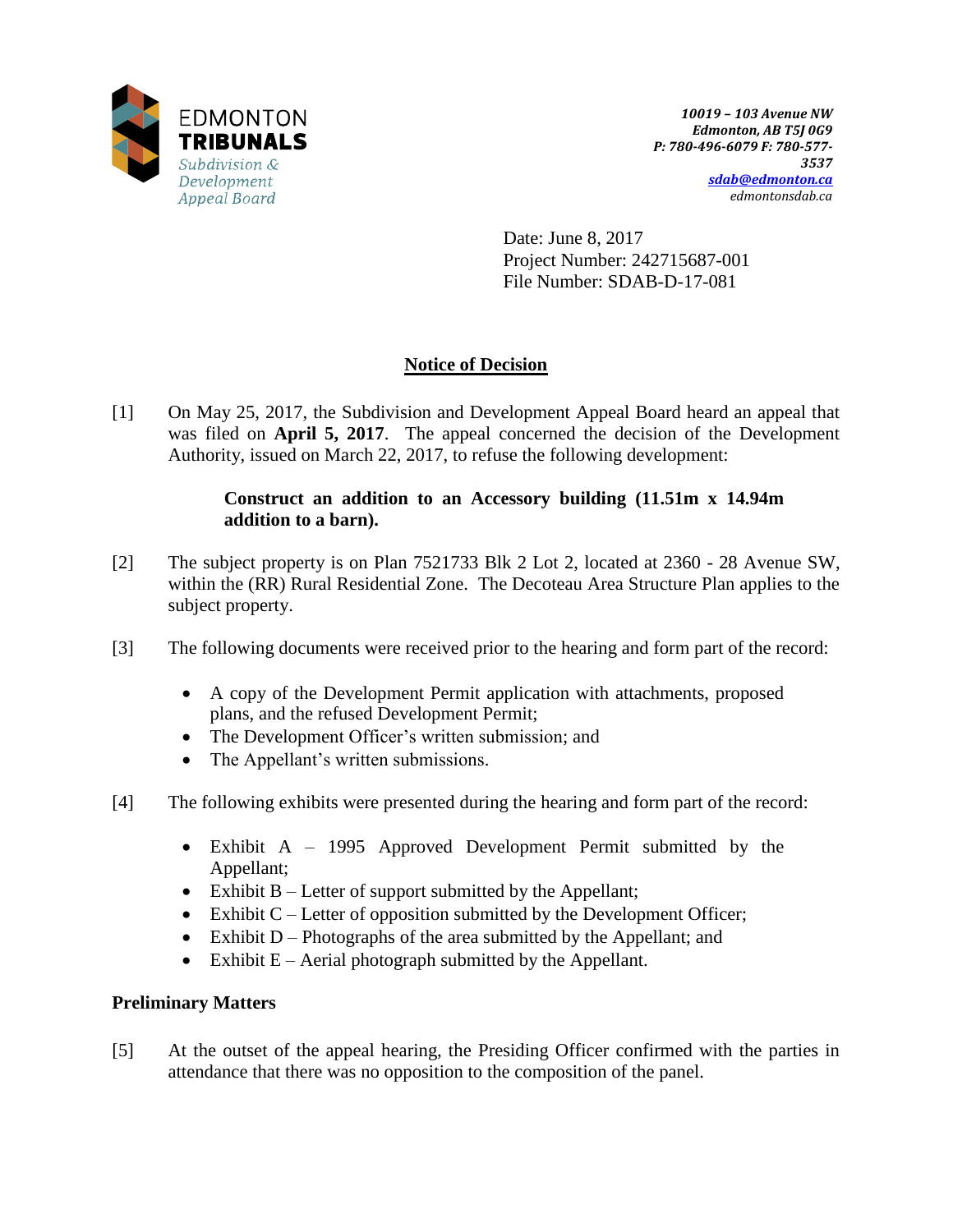- [6] The Presiding Officer outlined how the hearing would be conducted, including the order of appearance of parties, and no opposition was noted.
- [7] The appeal was filed on time, in accordance with section 686 of the *Municipal Government Act*, RSA 2000, c M-26.

#### **Summary of Hearing**

- *i) Position of the Development Officer, Ms. J. Kim, who was accompanied by Ms. M. Ziober*
- [8] They confirmed that there is no approval for a non-commercial farm on the property; therefore, the proposed building is Accessory to the existing Single Detached House. There is no approval for a Recreational Acreage Farm.
- [9] With regard to deeming the proposed addition to the existing barn as a Recreational Acreage Farm, they indicated that the Appellant could re-apply for a non-commercial farm development. However, the City has always deemed the existing barn as an Accessory building; therefore, section 50 of the *Edmonton Zoning Bylaw* applies to the proposed addition.
- [10] They did not have any record of when the Single Detached House was built.
- [11] They agreed that the subject site could potentially allow for both a Single Detached House Use with a Recreational Acreage Farm Use.
	- *ii) Position of the Appellant, Mr. D. Kuefler, who was accompanied by Mr. T. Davies, the Construction Manager*
- [12] In their view, the barn with the proposed addition is a non-commercial farm building and should be designated as a Recreational Acreage Farm. Under section 240.4(4) of the (RR) Rural Residential Zone, the maximum height is 10.0 metres. They used this information to design the proposed development.
- [13] The subject site was used as a farm when Mr. Kuefler moved to the subject site in 1988. The property has two tax roll numbers; one for the house and one for the agricultural component of the property. Their property is not a commercial farm so they applied for an Accessory building.
- [14] They spoke to a City Inspector who indicated that the proposed development (an addition to a barn) was a listed Use under farm land and that a development permit was not required.
- [15] They had an approved permit to build a barn and now they would like to make an addition and the development permit was refused.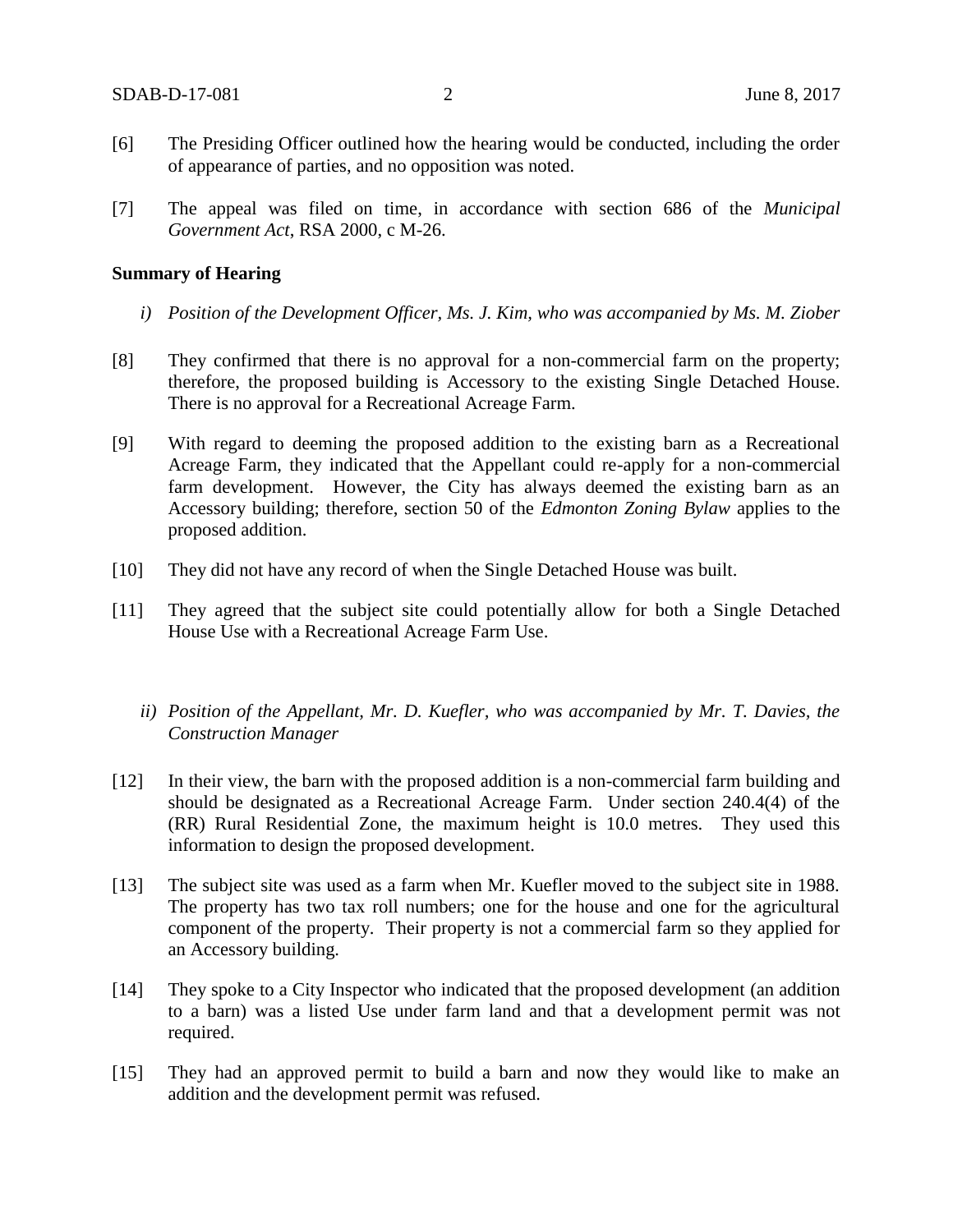- [16] They have some animals, and they grow hay for their own use.
- [17] They did not agree with the City describing their scope of application as an addition to an Accessory building when the application was made.
- [18] They provided the Board with an approved City of Edmonton development permit (*Exhibit A*) to "*construct accessory buildings (12.2m x 14.6m & 4.57m x 3.05m Barn and dog kennel)*" dated July 20, 1995.
- [19] Their neighbours have taller buildings compared to the proposed development. In their view, there will be no impact to adjacent properties.
- [20] The excess height is required to maneuver a hay wagon and bales into the building and will allow natural light from the south to enter the building to reduce electricity.
- [21] The proposed addition matches the exterior of the principal dwelling.
- [22] Mr. Kuefler spoke to his neighbour south of the subject site that provided a letter of support for the proposed development (*Exhibit B*) and in his view, this addition will not affect the other neighbours as they cannot see the building from their property. Adjacent properties in the area consist of five, seven, and 10 hectare parcels.
- [23] They provided the Board with photographs of neighbouring properties in the area that have barns or large Accessory buildings (*Exhibit D*).

A letter of opposition was submitted by the Development Officer and provided to the Board and the Appellants for review (*Exhibit C*).

- [24] They addressed the letter of opposition and stated that the neighbour has an oversized building on their property that was approved by the Subdivision and Development Appeal Board. Mr. Kuefler stated that he objected to his neighbour's proposed development.
- [25] He confirmed that the proposed development was situated in the middle of the property. At this location the elevation is 13 feet lower than the elevation on which the principal dwelling is located. This was shown on the photographs that were submitted.
- [26] The neighbour's principal residence, who is opposed, is not located close to the property line and the view is also is blocked by mature spruce trees as shown in the photographs provided.
- [27] He provided the Board with an aerial photograph showing the layout of his property and the distance to each property line (*Exhibit E*).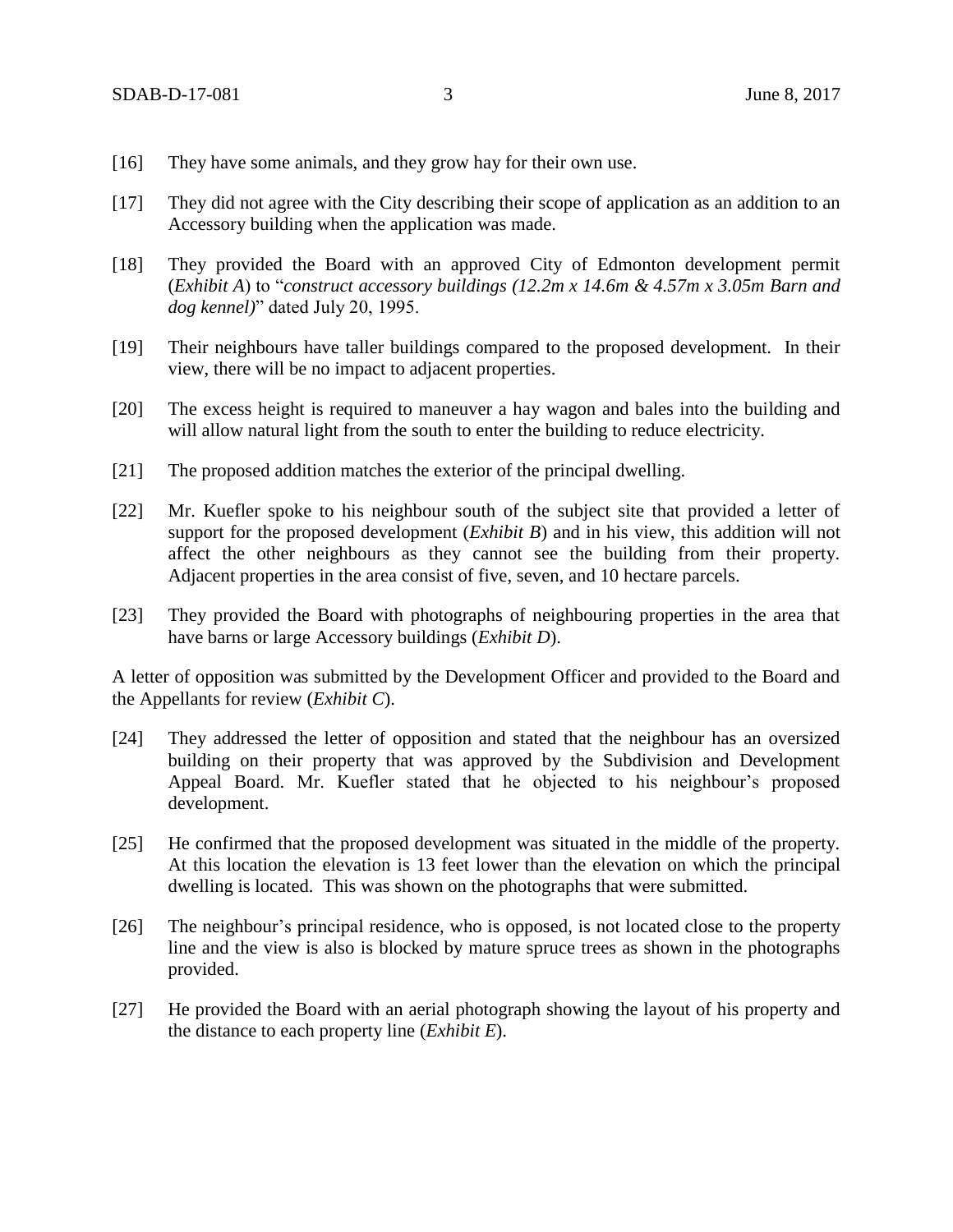- *iii) Continued position of the Development Officer, Ms. Kim, who was accompanied by Ms. Ziober*
- [28] Ms. Kim stated that even if the 1995 approved permit was provided at the time of the subject application, it would not have changed her decision.
- [29] Development Officers are restricted from approving a variance in height, which has the most impact on neighbouring properties.
- [30] The proposed development is located on an acreage and has a large setback from neighbouring properties.
- [31] If a proposed development already exists, they take into consideration feedback from neighbouring property owners before making their decision.
- [32] They agreed that, given the location of the proposed development to the neighbouring property in opposition, the mature trees on the subject site will provide screening to mitigate any impact from the excess height.
- [33] They agreed that there will not be any massing on adjacent properties from the proposed development.

### *iv) Rebuttal of the Appellant, Mr. Kuefler and Mr. Davies*

- [34] The main issue for the proposed development is the interpretation of the *Edmonton Zoning Bylaw*.
- [35] In their opinion, the information they provided regarding the height issue demonstrated that it will not impact anyone.

### **Decision**

- [36] The appeal is **ALLOWED** and the decision of the Development Authority is **REVOKED**. The development is **GRANTED** as applied for to the Development Authority. In granting the development the following variance to the *Edmonton Zoning Bylaw* is allowed:
	- 1. The maximum allowable Height of 4.3 metres as per section 50.3(2) is varied to allow an excess of 2.82 metres, thereby increasing the maximum allowed to 7.12 metres.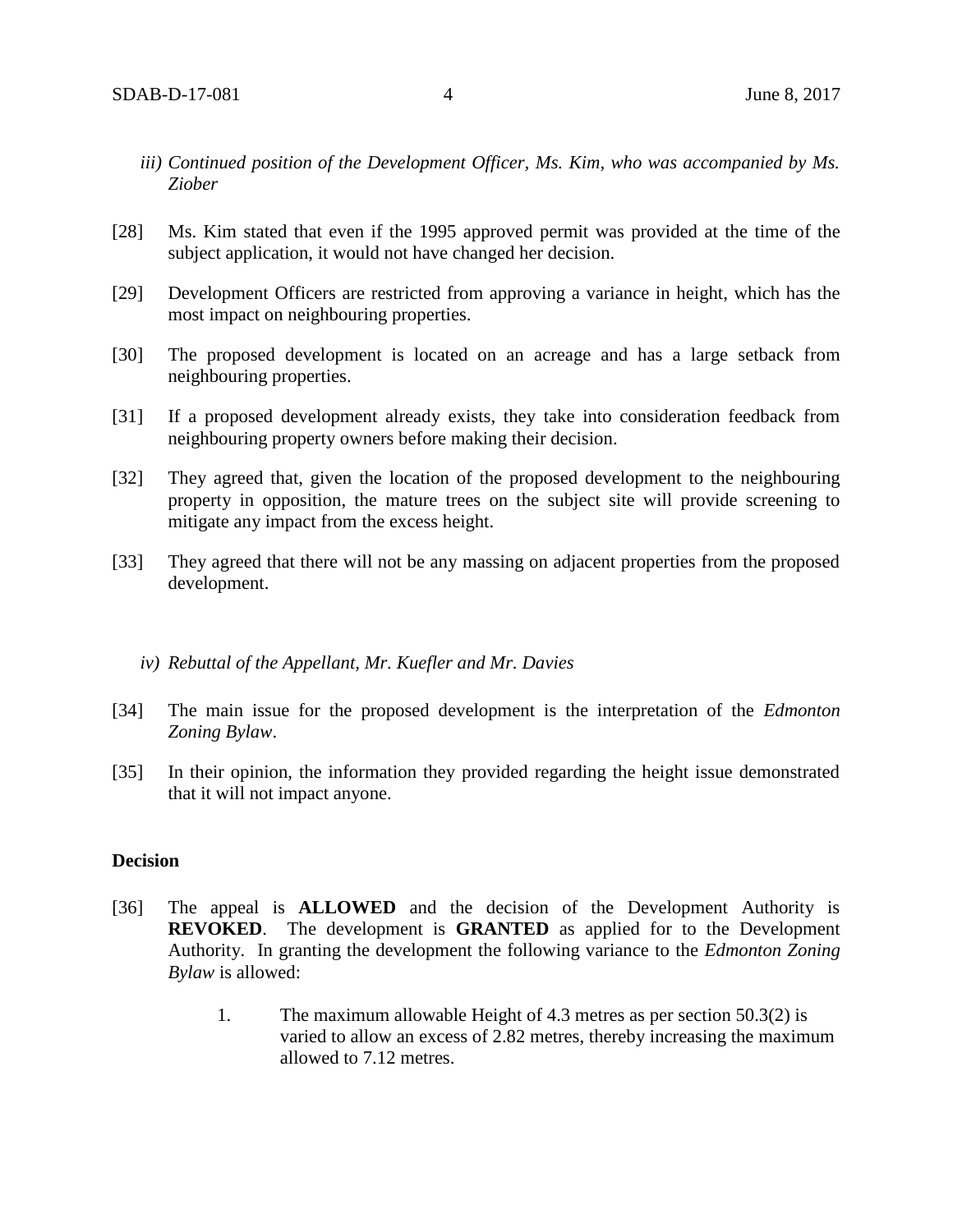### **Reasons for Decision**

- [37] The proposed development is an addition to an Accessory building, which is Accessory to a Single Detached House. The proposed development is a Permitted Use in the (RR) Rural Residential Zone.
- [38] The Appellant provided the Board with a copy of an approved City of Edmonton development permit to "*construct accessory buildings (12.2m x 14.6m & 4.57m x 3.05m Barn & dog kennel)"* dated July 20, 1995.
- [39] The proposed addition to the existing barn is located in the middle of the subject Site and is a considerable distance from all four property lines. The mature trees along the east side of the Site will block part of the view of the proposed addition from the adjacent neighbour.
- [40] Based on the evidence submitted, the proposed addition is approximately 4 metres lower than the existing Single Detached House, which will reduce the massing effect on neighbouring properties.
- [41] Based on the evidence submitted, there are over height buildings on adjacent properties to the east and west.
- [42] One letter was received in opposition to the proposed development from a neighbouring property owner. Based on the photographic evidence submitted, the Board finds that the proposed development is compatible with developments on surrounding properties.
- [43] Based on the above, the Board finds that the proposed development will not unduly interfere with the amenities of the neighbourhood, nor materially interfere with or affect the use, enjoyment or value of neighbouring parcels of land.

Patricia L. Janes.

Ms. P. Jones, Presiding Officer Subdivision and Development Appeal Board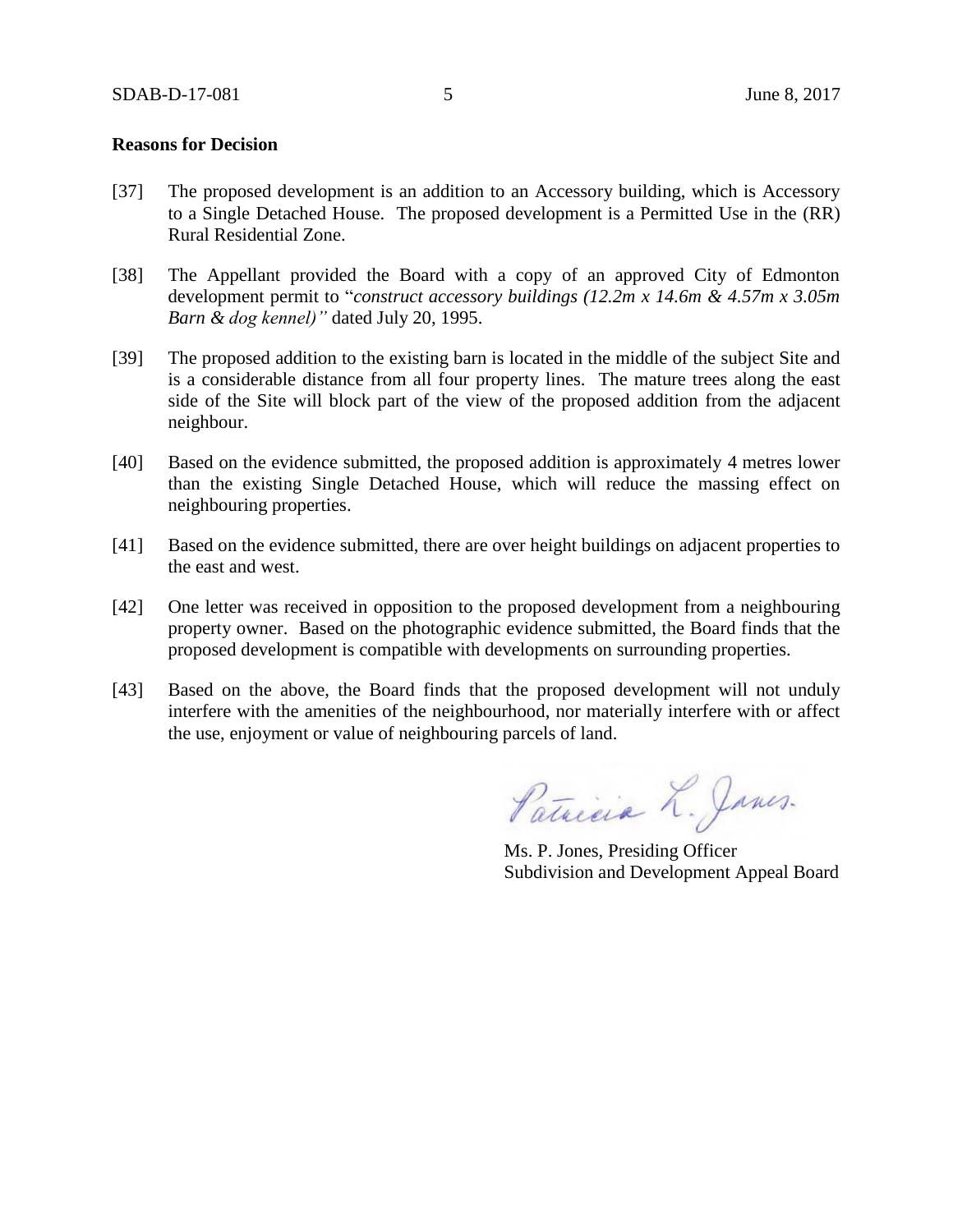### **Important Information for the Applicant/Appellant**

- 1. This is not a Building Permit. A Building Permit must be obtained separately from the Sustainable Development Department, located on the 2nd Floor, Edmonton Tower, 10111 – 104 Avenue NW, Edmonton, AB T5J 0J4.
- 2. Obtaining a Development Permit does not relieve you from complying with:
	- a) the requirements of the *Edmonton Zoning Bylaw*, insofar as those requirements have not been relaxed or varied by a decision of the Subdivision and Development Appeal Board,
	- b) the requirements of the *Alberta Safety Codes Act*,
	- c) the *Alberta Regulation 204/207 – Safety Codes Act – Permit Regulation*,
	- d) the requirements of any other appropriate federal, provincial or municipal legislation,
	- e) the conditions of any caveat, covenant, easement or other instrument affecting a building or land.
- 3. When an application for a Development Permit has been approved by the Subdivision and Development Appeal Board, it shall not be valid unless and until any conditions of approval, save those of a continuing nature, have been fulfilled.
- 4. A Development Permit will expire in accordance to the provisions of section 22 of the *Edmonton Zoning Bylaw, Bylaw 12800*, as amended.
- 5. This decision may be appealed to the Alberta Court of Appeal on a question of law or jurisdiction under section 688 of the *Municipal Government Act*, RSA 2000, c M-26. If the Subdivision and Development Appeal Board is served with notice of an application for leave to appeal its decision, such notice shall operate to suspend the Development Permit.
- 6. When a decision on a Development Permit application has been rendered by the Subdivision and Development Appeal Board, the enforcement of that decision is carried out by the Sustainable Development Department, located on the 2nd Floor, Edmonton Tower, 10111 – 104 Avenue NW, Edmonton, AB T5J 0J4.

*NOTE: The City of Edmonton does not conduct independent environmental checks of land within the City. If you are concerned about the stability of this property for any purpose, you should conduct your own tests and reviews. The City of Edmonton, when issuing a development permit, makes no representations and offers no warranties as to the suitability of the property for any purpose or as to the presence or absence of any environmental contaminants on the property.*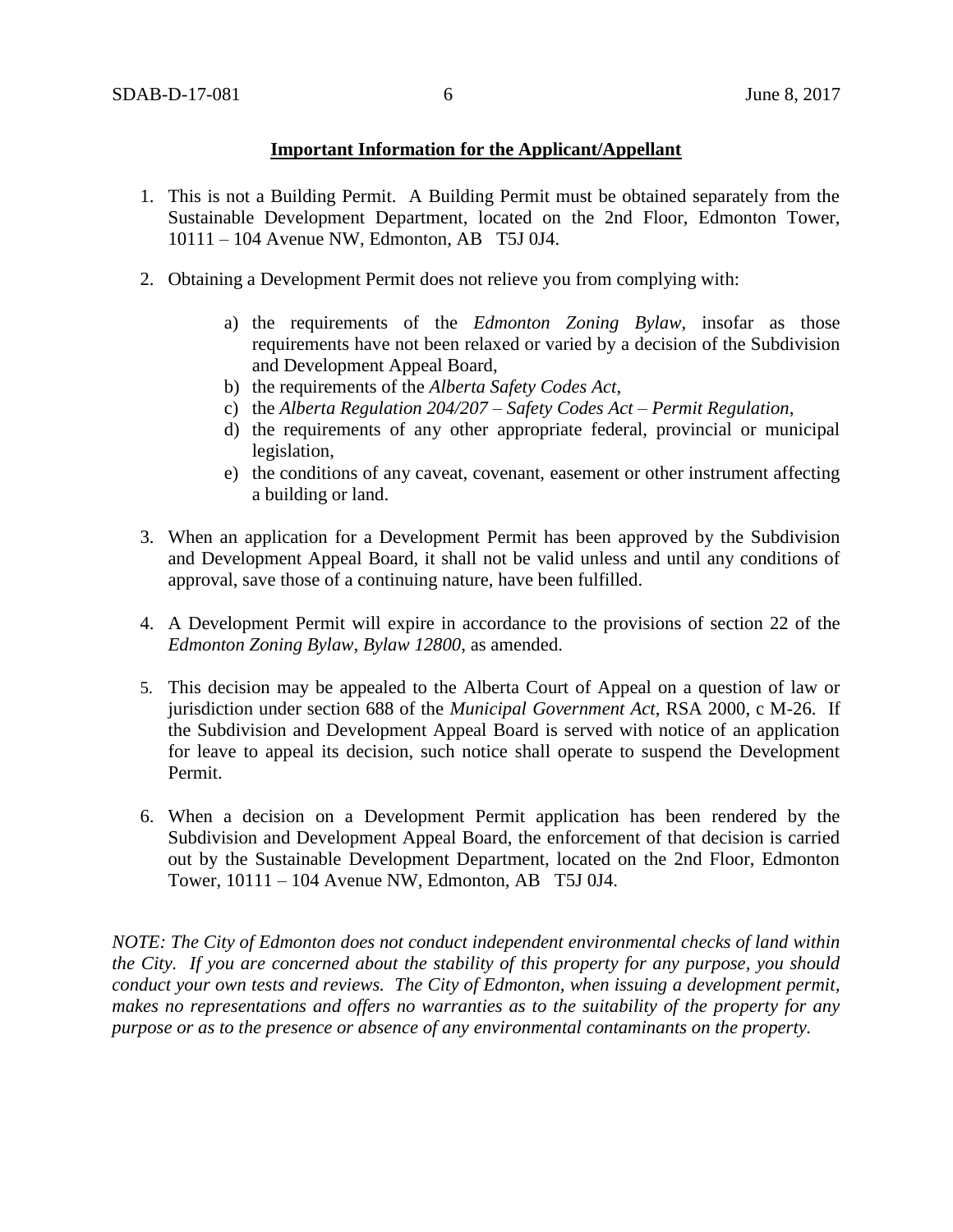

Date: June 8, 2017 Project Number: 242022741-001 File Number: SDAB-D-17-092

# **Notice of Decision**

[1] On May 25, 2017, the Subdivision and Development Appeal Board heard an appeal that was filed on **May 2, 2017**. The appeal concerned the decision of the Development Authority, issued on April 27, 2017, to refuse the following development:

## **Construct an Accessory Building (main floor Garage irregular in shape (91.36 square metres) with Garage Suite on second floor).**

- [2] The subject property is on Plan 0024459 Blk 50 Lot 12A, located at 10637 69 Street NW, within the (RF1) Single Detached Residential Zone. The Mature Neighbourhood Overlay applies to the subject property.
- [3] The following documents were received prior to the hearing and form part of the record:
	- A copy of the Development Permit application with attachments, proposed plans, and the refused Development Permit;
	- The Development Officer's written submission;
	- The Appellant's written submissions; and
	- An e-mail and letter in opposition from two adjacent properties.

# **Preliminary Matters**

- [4] At the outset of the appeal hearing, the Presiding Officer confirmed with the parties in attendance that there was no opposition to the composition of the panel.
- [5] The Presiding Officer outlined how the hearing would be conducted, including the order of appearance of parties, and no opposition was noted.
- [6] The appeal was filed on time, in accordance with section 686 of the *Municipal Government Act*, RSA 2000, c M-26.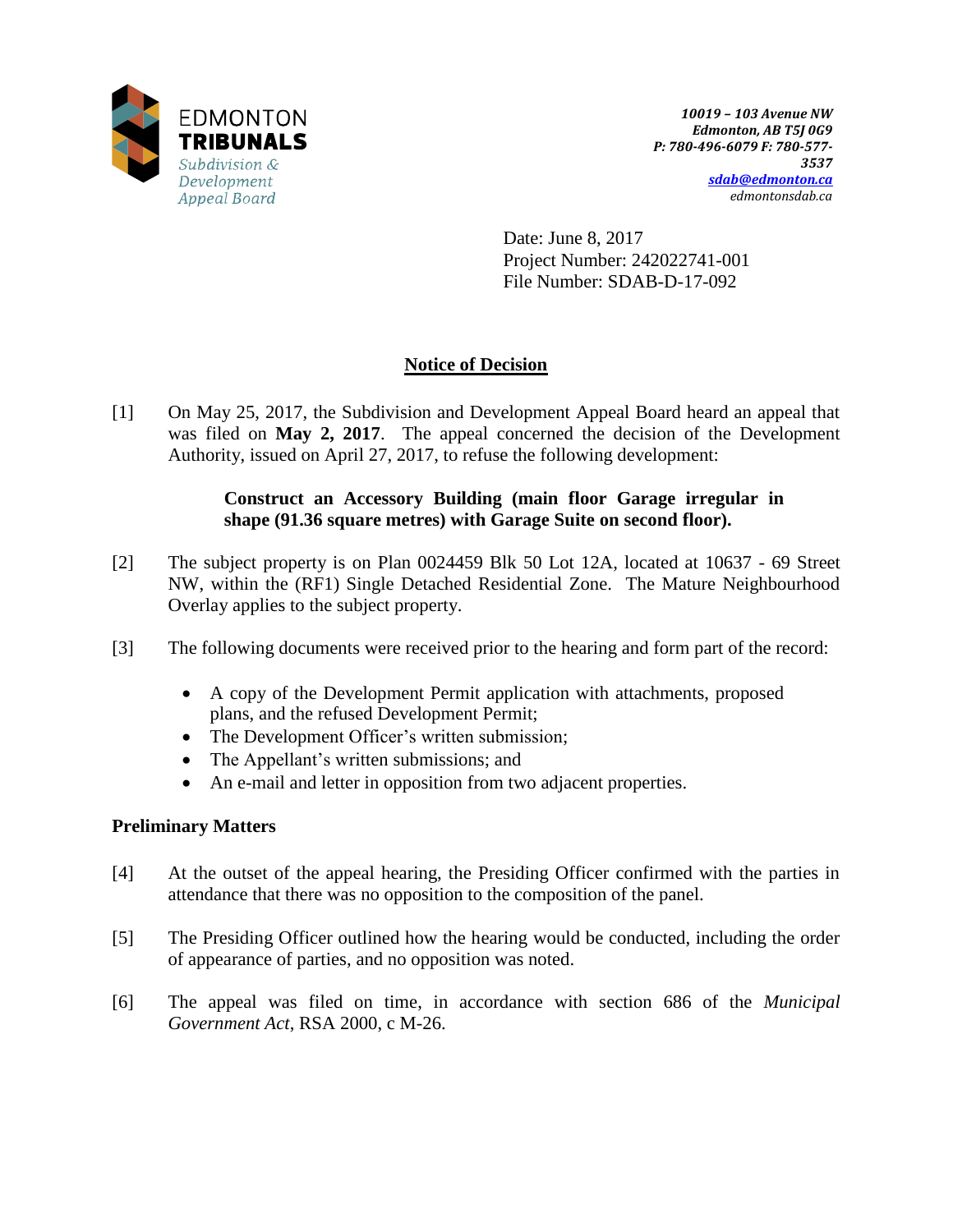### **Summary of Hearing**

- *i) Position of the Appellants, Mr. D. and Mrs. J. Dorward*
- [7] Mr. and Mrs. Doward referenced their documentation that included the relative heights of adjacent buildings to show the proposed Garage Suite is similar in height to other buildings, photographs of the neighbourhood, renderings of the proposed Garage Suite, and a letter that was circulated to neighbours.
- [8] They support the City's plans to have people build suites as part of a move to increase density in mature neighborhoods. They have lived in their house for 35 years and want to continue to live there.
- [9] They circulated a letter to 60 neighbours advising them of their intentions allowing them to look at the proposed plans. They spoke with some neighbours that provided the following:
	- a. The neighbour to the north had concerns about windows and shadowing;
	- b. A neighbour across the alley was concerned about privacy, property depreciation and altered views;
	- c. Another neighbour was concerned about parking; and
	- d. A neighbour several properties to the north was interested in a Garage Suite and advised them that his neighbours are in favour of Garage Suites.
- [10] In consideration of their neighbour to the north, they eliminated all but a small bedroom window that we will be glazed half way up. They did this to alleviate concerns of their neighbour on that side, as their garage is on the far side of their lot. Their garage is 3.9 meters from the property line. This is three times the allowed setback.
- [11] On the south side, they will half glaze the windows in the living area, although on that side, the view is looking directly at the neighbour's garage and back driveway, not their living areas.
- [12] They have laid out the suite to have the living areas of the suite to the west that is looking toward their bungalow, not to the alley side. The windows on the east view over the alley are the 2 bedroom windows. They were considering a balcony on the alley side, but in consideration of the neighbour's privacy across the alley they took this out of the design. For the most part the view from the bedrooms is into the garage of the east neighbour across the alley.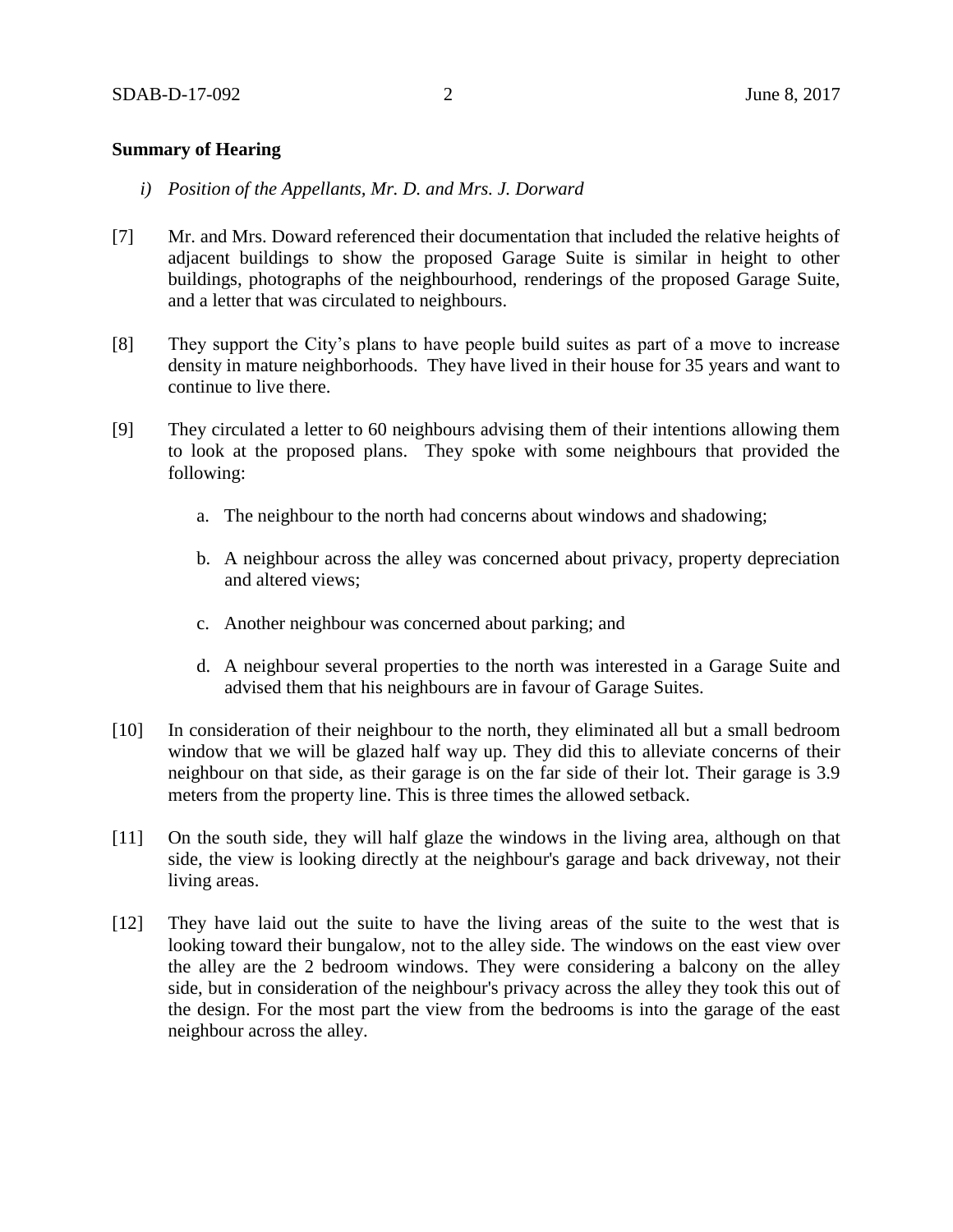- [13] They referenced photograph 4 and 5 of their submission. The home immediately to the north of their property is 8.03 meters tall not including the chimney which is another metre. That home sits a half metre above the home on this site due to the slope of the land. It is therefore approximately 9 metres tall from where it comes out of the ground. Their principal dwelling peaks at 4.41 metres, less than half the height of their immediate neighbour to the north. The height of the proposed Garage Suite is 6.05 metres. It will be approximately 3 metres shorter than the neighbour's home.
- [14] Across the alley and a bit to the south there is garage with a sharp peak roof. It is 5.2 meters high. Their requested Garage Suite will be 0.8 meters higher than that garage.
- [15] The third house to the south from them also increased the height of their home a few years ago. It sits at 8 metres. Their Garage Suite will be almost 2 metres short of that residence. In their view, they have created a Garage Suite that fits reasonably well into the neighbourhood. They did everything they could to work on the height of the Garage Suite and stayed within the maximum height guideline of 6.5 metres.
- [16] Because of the cottage roof on their house, it is impossible to meet the 1.5-metre differential requirement. It does not make sense for them to add a second floor to their house to be able to build a Garage Suite.
- [17] They attended the Urban Planning Committee meeting and the committee has accepted a recommendation to fix the 1.5-metre rule.
- [18] One tree will have to be removed from their yard; however this tree will be removed regardless of the Board's decision.
	- *ii) Position of Mr. R. LaPlante, the Appellants' designer*
- [19] Mr. LaPlante referenced his written submission. He and Mr. and Mrs. Dorward began designing the Garage Suite in 2016 and had a pre-application meeting with a Development Officer that provided valuable insight into their project. They meet all of the *Edmonton Zoning Bylaw* requirements except for the 1.5-metre height differential.
- [20] With regard to sightlines and setbacks, the upper floor windows along the side yards will be partially filmed to maintain privacy; larger windows are concentrated on the lane and rear yard; and the side setbacks exceed the requirements by two to three times.
- [21] There is no balcony in the design.
- [22] With regard to massing and interest, the building will have a 4:12 gable roof pitch that integrates into the neighbourhood; there will be a push-pull of volumes to break up large walls; positive-negative space affects massing, larger glazing and strategic windowing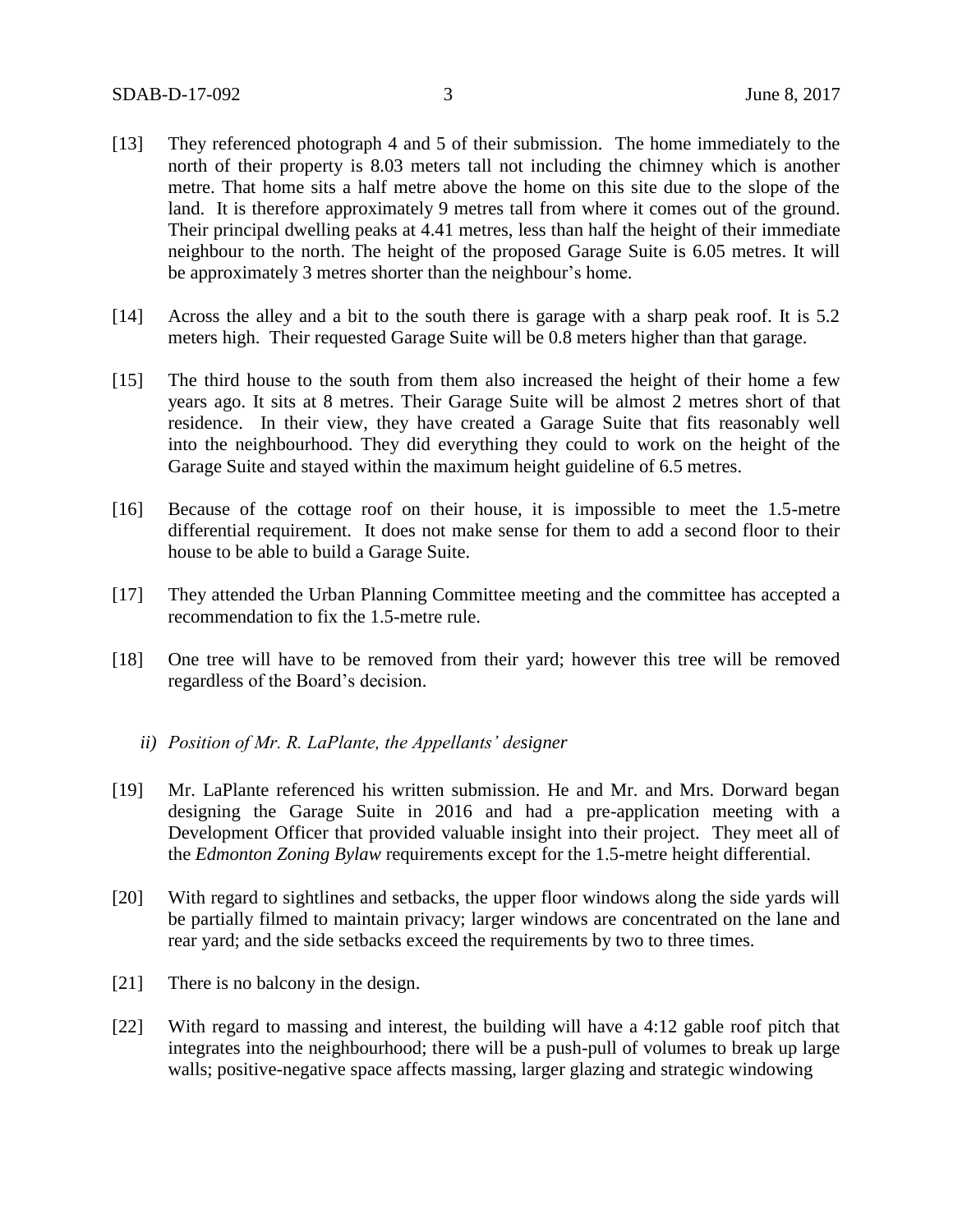added; and more expensive, physically separated overhead doors to provide aesthetic value.

- [23] With regard to stairs, interior stairs as opposed to exterior stairs were designed for more privacy for the occupant and the neighbours; less maintenance; and more security.
- [24] With regard to construction, the development will be prefabricated and panelized; will be built beyond Code requirements; sustainable materials will be used and the building will be fully insulated in a matter of a week or so.
- [25] He reiterated that the Urban Planning Committee has accepted that the height correlation regulation between the House and the Garage Suite is too restrictive.
- [26] Under the Municipal Development Plan, "The Way We Grow", Garage Suites are recognized as infill housing.
- [27] The proposed development is an attractive housing solution that will provide comfort, security and privacy for its occupants and will support the Appellants long-term plans to age in place and maintain their property.
	- *iii) Position of the Mr. G. Schendler, in support of the proposed development*

The Presiding Officer advised Mr. G. Schlender that his property address is outside the 60-metre notification radius and that he needed to explain to the Board how he is affected by the decision of the Development Authority.

- [28] Mr. G. Schlender has lived in the neighbourhood for 16 to 17 years and is just outside of the 60-metre notification radius.
- [29] He is in favour of housing density in mature neighbourhoods. His kids attend school in the neighbourhood and without young families moving into the community, the school will close. He wants the neighbourhood to attract young families and make the community vibrant.
- [30] In his view, rejecting densification in the core will push families out into the suburbs.
- [31] If the Appellants lived in the two-storey house next door, there would be no variance and in his view would most likely not be an appeal hearing.
	- *iv) Position of the Development Officer, Ms. C. Yeung*
- [32] Ms. Yeung referred to her written submission and indicated that the proposed development meets all development regulations in the Mature Neighbourhood Overlay; therefore community consultation is not a requirement.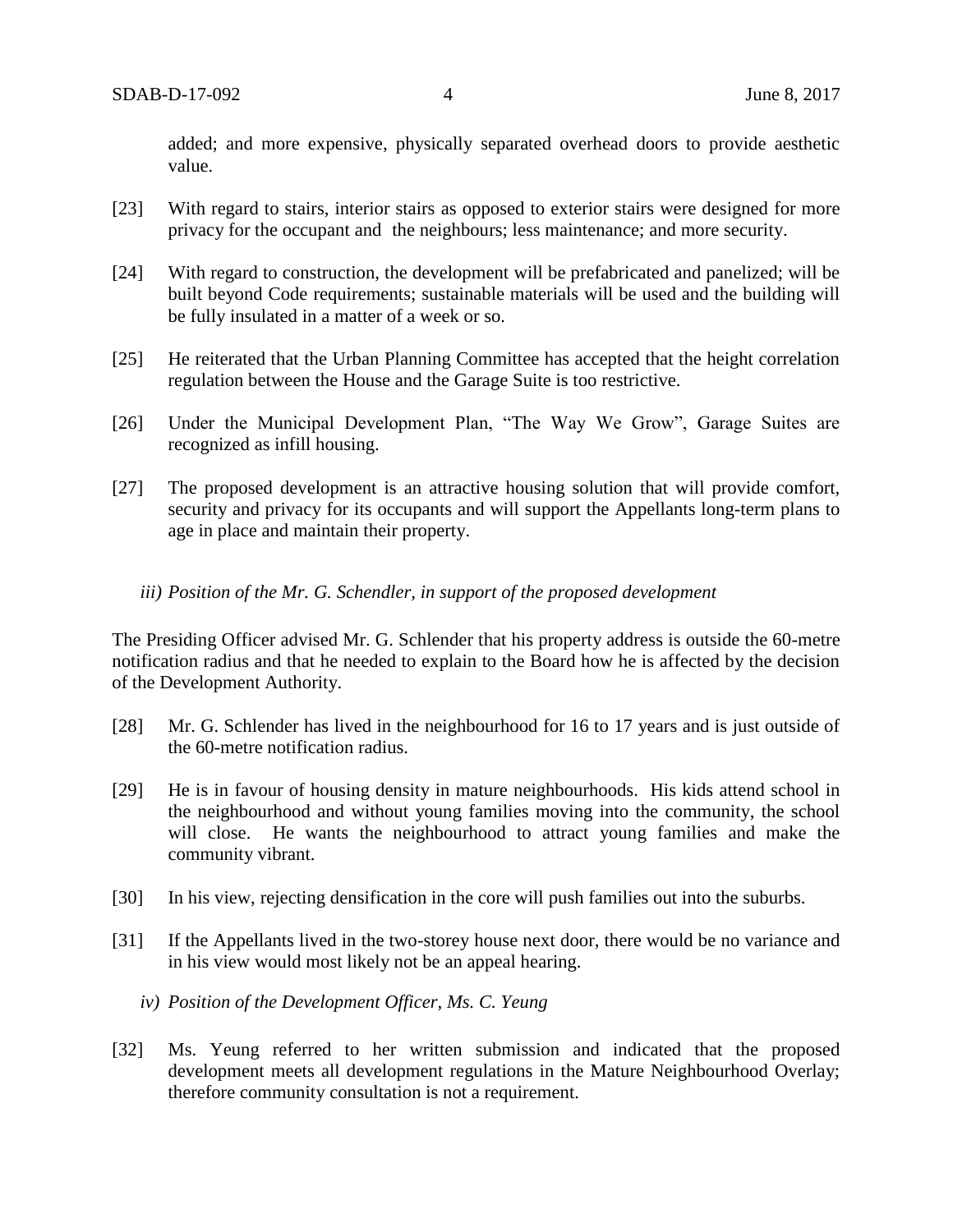- [33] She indicated that the purpose of section 87.2(a)(i) of the *Edmonton Zoning Bylaw* is to ensure that Accessory buildings are subordinate to the Principal building in massing.
- [34] With respect to questions from the Board, Ms. Yeung provided the following:
	- a. If she had the authority to grant a height variance for this application she would have done so. There is approximately a 7.6 percent difference between the second floor Garage Suite and the Principal building and in her opinion, this difference is relatively low.
	- *v) Position of Mr. P. Lobkowicz, an affected property owner in opposition*
- [35] Mr. Lobkowicz lives in a two-storey house immediately north of the subject site. There is a 20-foot easement between his property and the Appellants' property He and the Appellants, both purchased one half of the easement which is incorporated into their individual properties. This gives each additional yard space, but no development can occur on the easement addition.
- [36] He disagrees with how the City is trying to bring people into older neighbourhoods by allowing Garage Suites off the lane. It is not the fault of people in mature neighbourhoods that not many people live there.
- [37] The existing lots and the character of the neighbourhood is the reason why he and others moved to mature neighbourhoods.
- [38] In his opinion, Garage Suites will not bring in younger people, but rather renters.
- [39] This Garage Suite will block his sunshine, he will lose privacy, and his garden will die.
	- *vi) Position of Ms. S. Verbicki, an affected property owner in opposition*
- [40] Ms. Verbicki lives to the rear of the subject site. She will lose her view of the downtown skyline, lose privacy and sunlight and the Garage Suite will depreciate her property value. She would have never bought her house if there had been a large Garage Suite as is being proposed.
- [41] They are not opposed to building a garage but they do not like the height of the proposal.

*vii) Rebuttal of the Appellants, Mr. and Mrs. Dorward*

[42] They are also affected by garages that shade their property. Shadowing from adding the Suite component will not affect his neighbour as the proposed building will be shifted to allow more sunlight for his neighbour.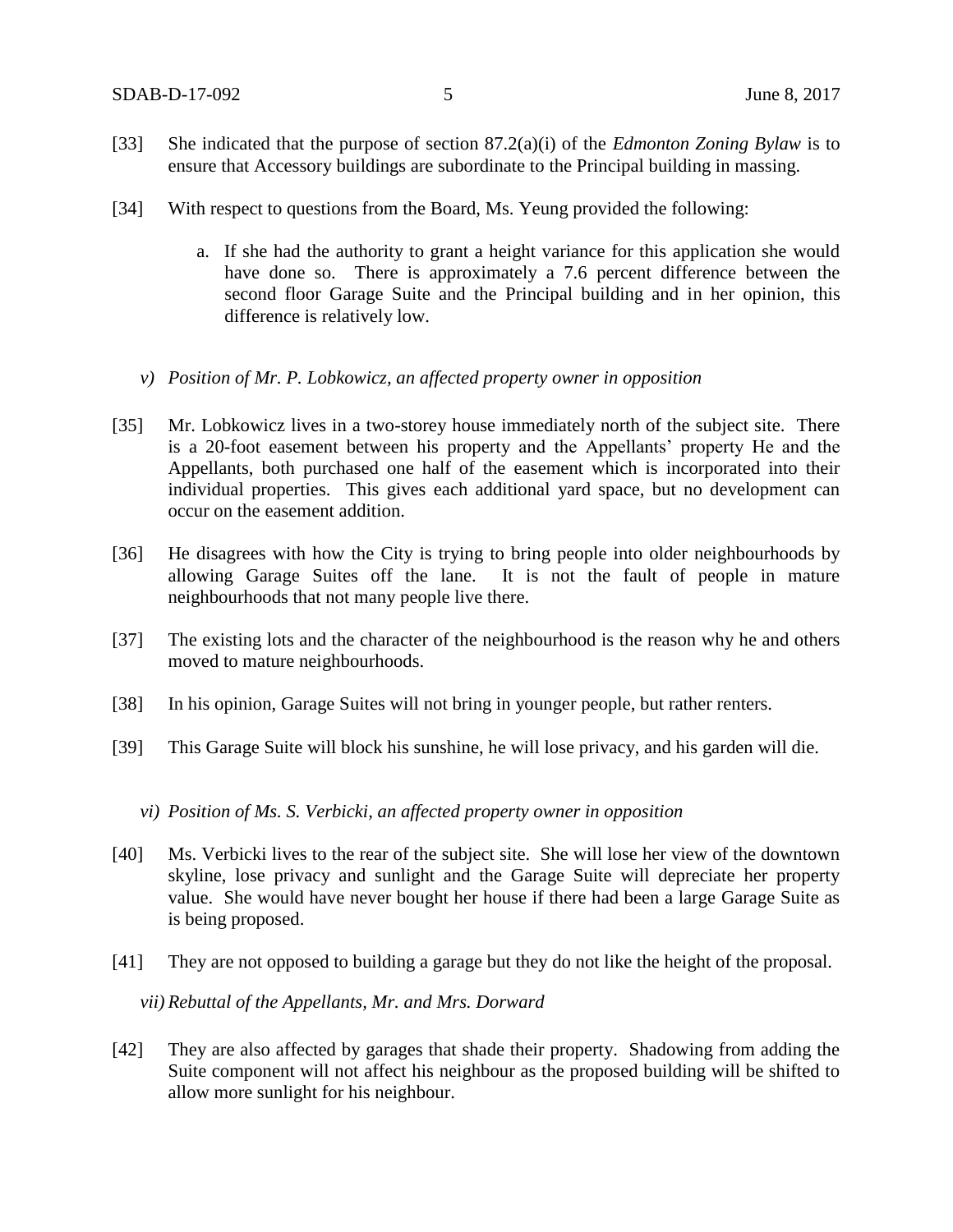- [43] With respect to privacy, they reiterated that they have a small window on the north side and they do not have a balcony.
- [44] They mentioned the 3.90-metre distance to show that they already are quite a distance back from the fence line.
- [45] There is no evidence that their neighbour's property value will decrease. They discussed the proposed development with a realtor who indicated that their property value will increase because of new development on the site.
- [46] With respect to their neighbour losing the skyline view, privacy works both ways. If she observes the river valley, it means they have to close their curtains as she would be looking into their home.
- [47] There is ample parking in the neighbourhood and they have the required number of onsite parking spaces.
- [48] They have no issue with the Development Officer's list of conditions if their proposed development is approved.

### **Decision**

[49] The appeal is **ALLOWED** and the decision of the Development Authority is **REVOKED**. The development is **GRANTED** as applied for to the Development Authority, subject to the following **CONDITIONS**:

1. The development shall be constructed in accordance with the stamped and approved drawings.

2. An accessory building or structure containing a Garage Suite shall not exceed 6.5m in height. (Reference Section  $6.1(49)$  and  $87.2(a)$ )

3. Windows shall be located to minimize overlook into Abutting properties or the development and shall incorporate design techniques such as translucent window treatment or raised windows. (Reference Section 814.3.4)

4. Eave projections shall not exceed 0.46m into required yards or Separations spaces less than 1.2m. (Reference Section 44.1(b))

5. Only one of a Secondary Suite, a Garage Suite or Garden Suite may be developed in conjunction with a principal Dwelling.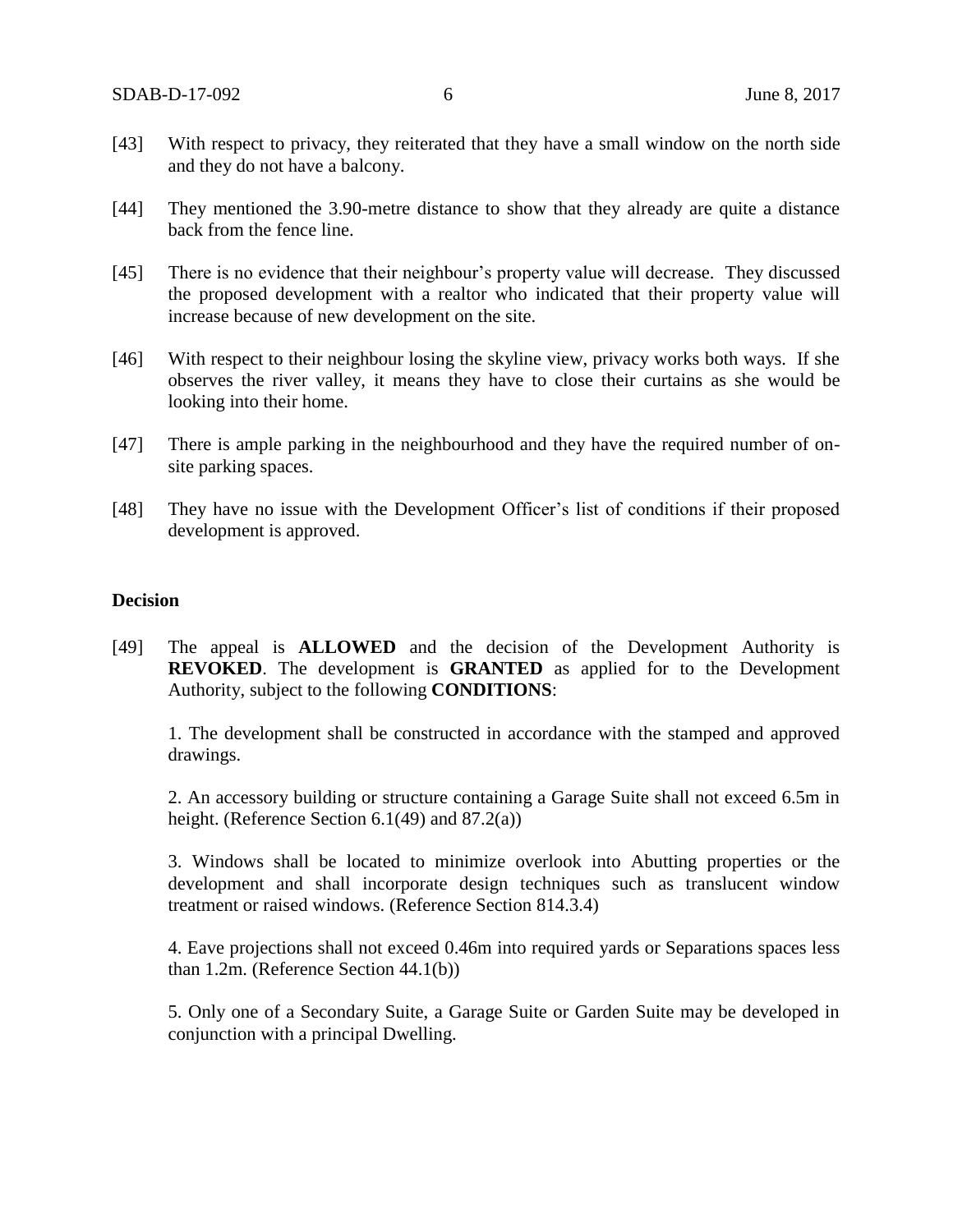6. A Garage Suite shall not be allowed within the same Site containing a Group Home or Limited Group Home, or a Major Home Based Business and an associated principal Dwelling, unless the Garage Suite is an integral part of a Bed and Breakfast Operation in the case of a Major Home Based Business.

7. Notwithstanding the definition of Household within this Bylaw, the number of unrelated persons occupying a Garage Suite shall not exceed three.

8. The Garage Suite shall not be subject to separation from the principal Dwelling through a condominium conversion or subdivision.

#### ADVISEMENTS:

1. Lot grades must comply with the Edmonton Drainage Bylaw 16200. Contact Drainage Planning and Engineering at 780-496-5576 or lot.grading@edmonton.ca for lot grading inspection inquiries.

2. The driveway access must maintain a minimum clearance of 1.5m from all surface utilities.

3. Any hoarding or construction taking place on road right-of-way requires an OSCAM (On-Street Construction and Maintenance) permit. It should be noted that the hoarding must not damage boulevard trees. The owner or Prime Contractor must apply for an OSCAM online at: http://www.edmonton.ca/bylaws licences/licences permits/oscampermit-request.aspx

5. Unless otherwise stated, all above references to "section numbers" refer to the authority under the Edmonton Zoning Bylaw 12800.

- [50] In granting the development the following variance to the *Edmonton Zoning Bylaw* is allowed:
	- 1. Section 87.2(a)(i) is waived to allow a Height of 6.04 metres.

#### **Reasons for Decision**

- [51] The proposed development, a Garage Suite, is a Discretionary Use in (RF1) Single Detached Residential Zone.
- [52] This development meets all requirements of the Mature Neighbourhood Overlay and meets all other *Edmonton Zoning Bylaw* requirements other than section 87.2(a)(i). This variance is the difference between the Height of the House and the Garage Suite being more than 1.5 metres above the Height of the Principal Dwelling.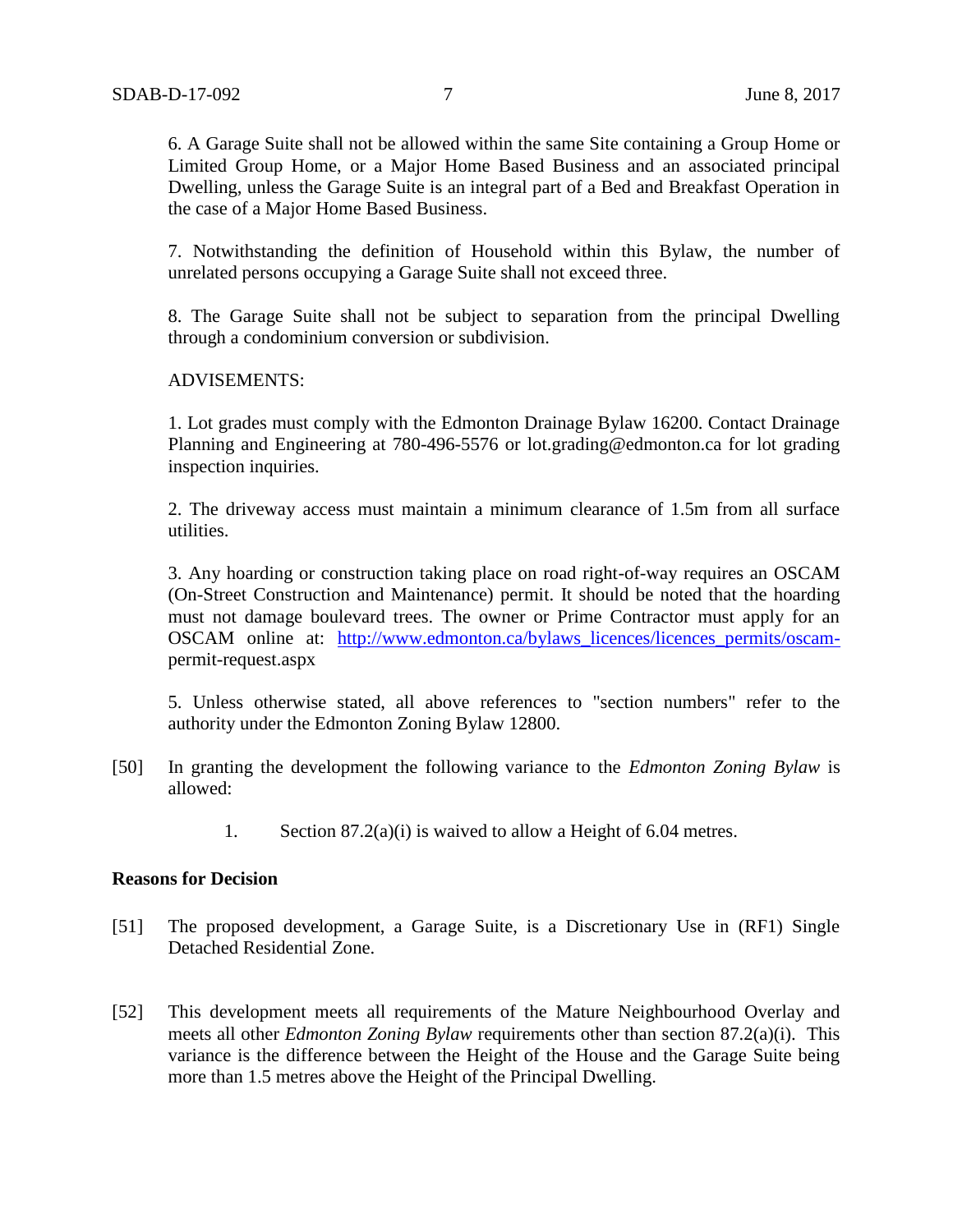- [53] The Garage Suite will be situated at the rear of the lot and will not provide a large massing effect when viewed from the street.
- [54] Based on the evidence, there are other two-Storey structures in the neighbourhood.
- [55] There is a 3.90-metre easement between the subject Site and the property to the north, which mitigates privacy concerns. The proposed development exceeds the minimum Setback requirements, which mitigates the massing effect.
- [56] The existing Principal Dwelling was built with a low cottage roof, which is not typical of bungalows today. The Board finds that the 0.81-metre overage will have minimal impact from the street level.
- [57] The concerns raised by the neighbours in opposition did not reference the variance and were related to issues with which the Garage Suite complies. They did not address the Height correlation between the House and the Garage Suite and how it would impact them.
- [58] The proposed development meets all the Setback requirements, Site Coverage and is under the maximum allowable Height of 6.50 metres. The windows will be frosted and there is no balcony and the Board finds there is no justification for saying that there will be sunshadowing and privacy issues.
- [59] Based on the above, the Board finds that the proposed development will not unduly interfere with the amenities of the neighbourhood, nor materially interfere with or affect the use, enjoyment or value of neighbouring parcels of land.

Patricia L. Janes.

Ms. P. Jones, Presiding Officer Subdivision and Development Appeal Board